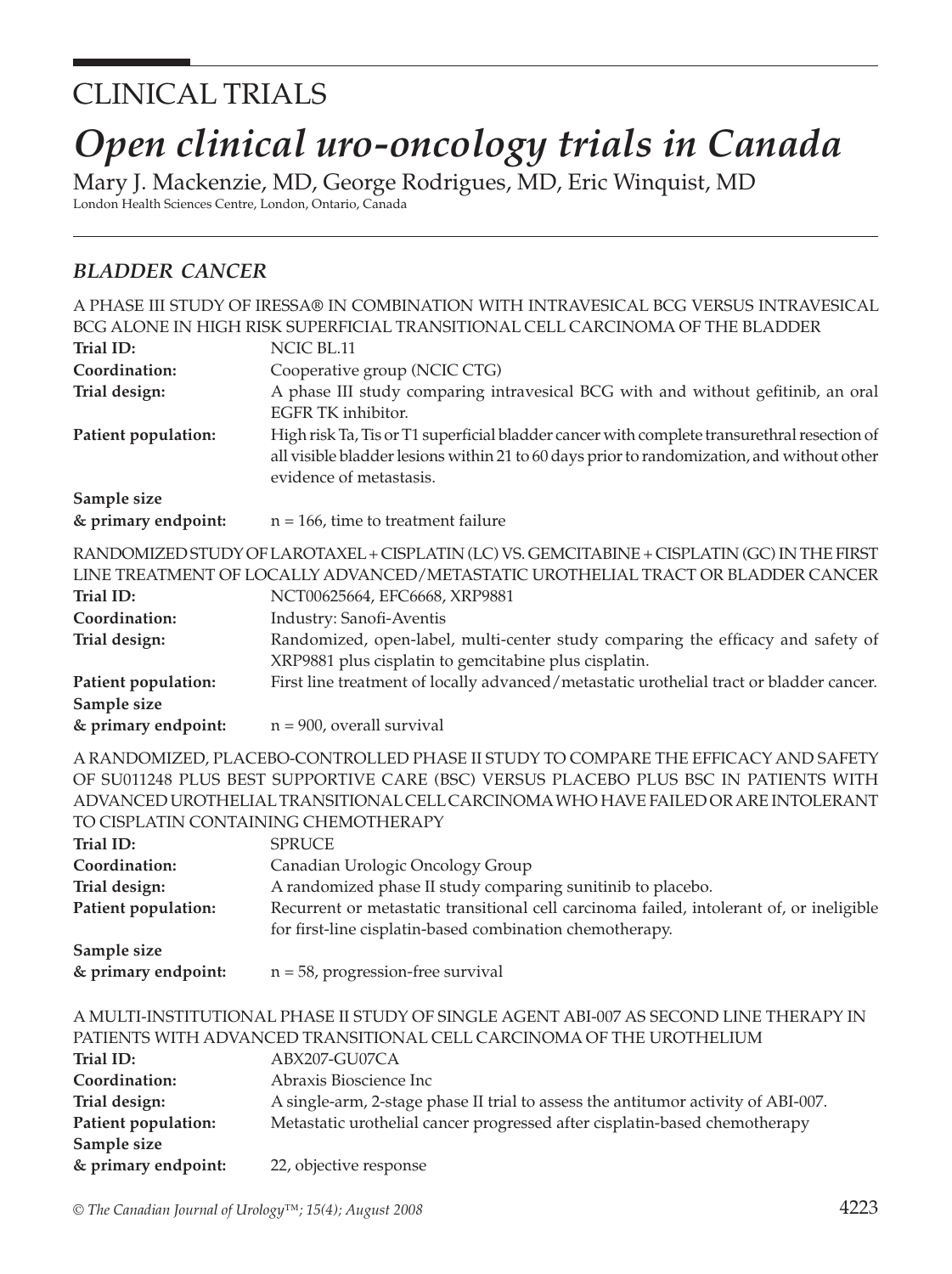## *PROSTATE ADENOCARCINOMA - LOCALIZED PROSTATE CANCER*

#### *Low Risk*

|                                                       | A PHASE III STUDY OF ACTIVE SURVEILLANCE THERAPY AGAINST RADICAL TREATMENT IN PATIENTS<br>DIAGNOSED WITH FAVORABLE RISK PROSTATE CANCER (START)                                                                                                                                                                                                                                                                                 |
|-------------------------------------------------------|---------------------------------------------------------------------------------------------------------------------------------------------------------------------------------------------------------------------------------------------------------------------------------------------------------------------------------------------------------------------------------------------------------------------------------|
| Trial ID:                                             | NCIC CTG PR11                                                                                                                                                                                                                                                                                                                                                                                                                   |
| Coordination:                                         | National Cancer Institute of Canada                                                                                                                                                                                                                                                                                                                                                                                             |
| Trial design:<br>Patient population:                  | A phase III study comparing radical prostatectomy or radical radiotherapy at the<br>time of initial diagnosis to active surveillance and selective intervention based on<br>pre-specified biochemical, histological or clinical criteria.<br>Suitable candidates for radical prostatectomy or radiotherapy. No previous treatment<br>for prostate cancer for greater than 6 months. Favorable risk as defined by the following: |
|                                                       | clinical stage T1b, T1c, T2a or T2b, surgical Gleason score <= 6, PSA <= 10.0 ng/ml.                                                                                                                                                                                                                                                                                                                                            |
| Sample size                                           |                                                                                                                                                                                                                                                                                                                                                                                                                                 |
| & primary endpoint:                                   | $n = 2130$ , disease specific survival                                                                                                                                                                                                                                                                                                                                                                                          |
| Trial ID:                                             | A PHASE III RANDOMIZED STUDY OF HYPOFRACTIONATED 3D-CRT/IMRT VERSUS CONVENTIONALLY<br>FRACTIONATED 3D-CRT/IMRT IN PATIENTS WITH FAVORABLE-RISK PROSTATE CANCER<br><b>RTOG 0415</b>                                                                                                                                                                                                                                              |
| Coordination:<br>Trial design:                        | Cooperative group (Radiation Therapy Oncology Group)<br>A randomized phase III non-inferiority trial assessing hypofractionated radiation of 70 Gy<br>in 28 fractions to the prostate versus standard fractionation of 73.8 Gy in 41 fractions.                                                                                                                                                                                 |
| Patient population:<br>Sample size                    | Low-risk localized prostate cancer.                                                                                                                                                                                                                                                                                                                                                                                             |
| & primary endpoint:                                   | $n = 1067$ , disease-free survival                                                                                                                                                                                                                                                                                                                                                                                              |
| Intermediate Risk<br>Trial ID:                        | A PHASE III RANDOMIZED STUDY OF HIGH DOSE 3D-CRT/IMRT VERSUS STANDARD DOSE 3D-CRT/IMRT<br>IN PATIENTS TREATED FOR LOCALIZED PROSTATE CANCER<br><b>RTOG 0126</b>                                                                                                                                                                                                                                                                 |
| Coordination:<br>Trial design:                        | Cooperative group (RTOG)<br>A randomized phase III superiority clinical trial assessing dose-escalated radiation<br>of 79.2 Gy in 44 fractions versus standard fractionation of 70.2 in 39 fractions.                                                                                                                                                                                                                           |
| Patient population:<br>Sample size                    | Intermediate-risk prostate cancer.                                                                                                                                                                                                                                                                                                                                                                                              |
| & primary endpoint:                                   | $n = 1520$ , overall survival                                                                                                                                                                                                                                                                                                                                                                                                   |
| Coordination:<br>Trial design:<br>Patient population: | PROSTATE FRACTIONATED IRRADIATION TRIAL (PROFIT)<br>Cooperative group (Ontario Clinical Oncology Group)<br>A phase III study assessing the relative efficacy of dose-escalated radiation therapy (78 Gy<br>in 39 fractions) versus a hypofractionated course of radiation (6000 Gy in 20 fractions).<br>Intermediate-risk prostate cancer.                                                                                      |
| Sample size                                           |                                                                                                                                                                                                                                                                                                                                                                                                                                 |

#### *High Risk*

A PHASE III STUDY OF NEOADJUVANT DOCETAXEL AND ANDROGEN SUPPRESSION PLUS RADIATION THERAPY VERSUS ANDROGEN SUPPRESSION ALONE PLUS RADIATION THERAPY FOR HIGH-RISK LOCALIZED ADENOCARCINOMA OF THE PROSTATE (DART)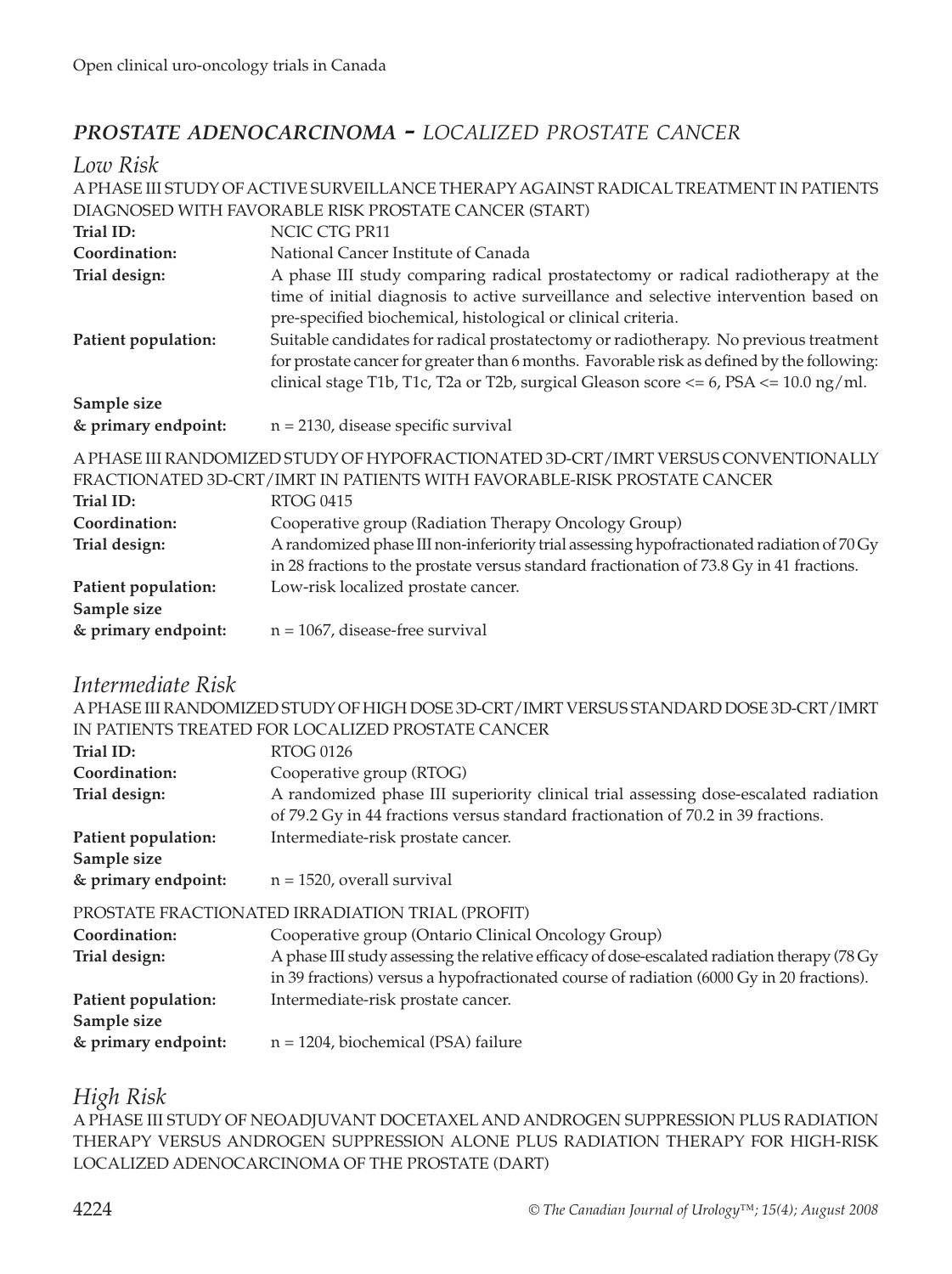| Trial ID:           | NCIC PR12                                                                              |
|---------------------|----------------------------------------------------------------------------------------|
| Coordination:       | National Cancer Institute of Canada                                                    |
| Trial design:       | A randomized phase III relative efficacy assessment of 3 years of androgen suppression |
|                     | combined with radical external beam radiation therapy (70 Gy-73 Gy) plus or minus      |
|                     | neoadjuvant docetaxel chemotherapy (four cycles, $75 \text{ mg/m}^2$ q21 days).        |
| Patient population: | High-risk prostate cancer.                                                             |
| Sample size         |                                                                                        |
| & primary endpoint: | $n = 530$ , disease-free survival                                                      |

RANDOMIZED PHASE III STUDY OF NEO-ADJUVANT DOCETAXEL AND ANDROGEN DEPRIVATION PRIOR TO RADICAL PROSTATECTOMY VERSUS IMMEDIATE RADICAL PROSTATECTOMY IN PATIENTS WITH HIGH-RISK, CLINICALLY LOCALIZED PROSTATE CANCER

| Trial ID:           | NCI CDR0000526353                                                                |
|---------------------|----------------------------------------------------------------------------------|
| Coordination:       | Intergroup (National Cancer Institute)                                           |
| Trial design:       | A phase III comparison of neoadjuvant chemohormonal therapy with goserelin or    |
|                     | leuprolide for 18-24 weeks with docetaxel IV every 3 weeks for up to six courses |
|                     | followed by radical prostatectomy with staging pelvic lymphadenectomy versus     |
|                     | radical prostatectomy with staging lymphadenectomy alone.                        |
| Patient population: | High-risk prostate cancer.                                                       |
| Sample size         |                                                                                  |
| & primary endpoint: | $n = 750$ , 3 year biochemical progression-free survival                         |

#### A PHASE III PROTOCOL OF ANDROGEN SUPPRESSION (AS) AND 3DCRT/IMRT VS AS AND 3DCRT/IMRT FOLLOWED BY CHEMOTHERAPY WITH DOCETAXEL AND PREDNISONE FOR LOCALIZED, HIGH-RISK

| PROSTATE CANCER     |                                                                                        |
|---------------------|----------------------------------------------------------------------------------------|
| Trial ID:           | <b>RTOG 0521</b>                                                                       |
| Study type:         | Cooperative group                                                                      |
| Trial design:       | A randomized phase III relative efficacy assessment of 2 years of androgen suppression |
|                     | combined with radical external beam radiation therapy (72 Gy-75.6 Gy) with or without  |
|                     | adjuvant docetaxel chemotherapy (six cycles, 75 mg/m <sup>2</sup> q21 days).           |
| Patient population: | High-risk prostate cancer.                                                             |
| Sample size         |                                                                                        |
| & primary endpoint: | $n = 600$ , overall survival                                                           |

PHASE III, DOUBLE-BLIND, PLACEBO-CONTROLLED STUDY TO EVALUATE THE EFFICACY OF ZOMETA® FOR THE PREVENTION OF OSTEOPOROSIS AND ASSOCIATED FRACTURES IN PATIENTS RECEIVING RADIATION THERAPY AND LONG TERM LHRH AGONISTS FOR HIGH-GRADE AND/OR LOCALLY ADVANCED PROSTATE CANCER

| AD VAINCED I ROSIAIL CAINCER |                                                                                                     |
|------------------------------|-----------------------------------------------------------------------------------------------------|
| Trial ID:                    | RTOG 0518                                                                                           |
| Coordination:                | Intergroup (RTOG)                                                                                   |
| Trial design:                | This randomized phase III trial is studying zoledronate versus placebo in the prevention            |
|                              | of osteoporosis and bone fractures in patients with locally advanced nonmetastatic prostate         |
|                              | cancer undergoing radiation therapy and hormone therapy.                                            |
| Patient population:          | Prostate cancer diagnosed within the past 6 months, clinical stage T3 OR Gleason score              |
|                              | $\geq$ 8 OR PSA $\geq$ 30 ng/mL OR Gleason score $\geq$ 7 and PSA $\geq$ 15 ng/mL, baseline T score |
|                              | >-2.5 in both the L spine and the total hip by dual x-ray absorptiometry scan, and scheduled        |
|                              | to receive a LHRH agonist for $\geq 1$ year.                                                        |
| Sample size                  |                                                                                                     |
| & primary endpoint:          | $n = 1272$ , freedom from any bone fracture                                                         |
|                              |                                                                                                     |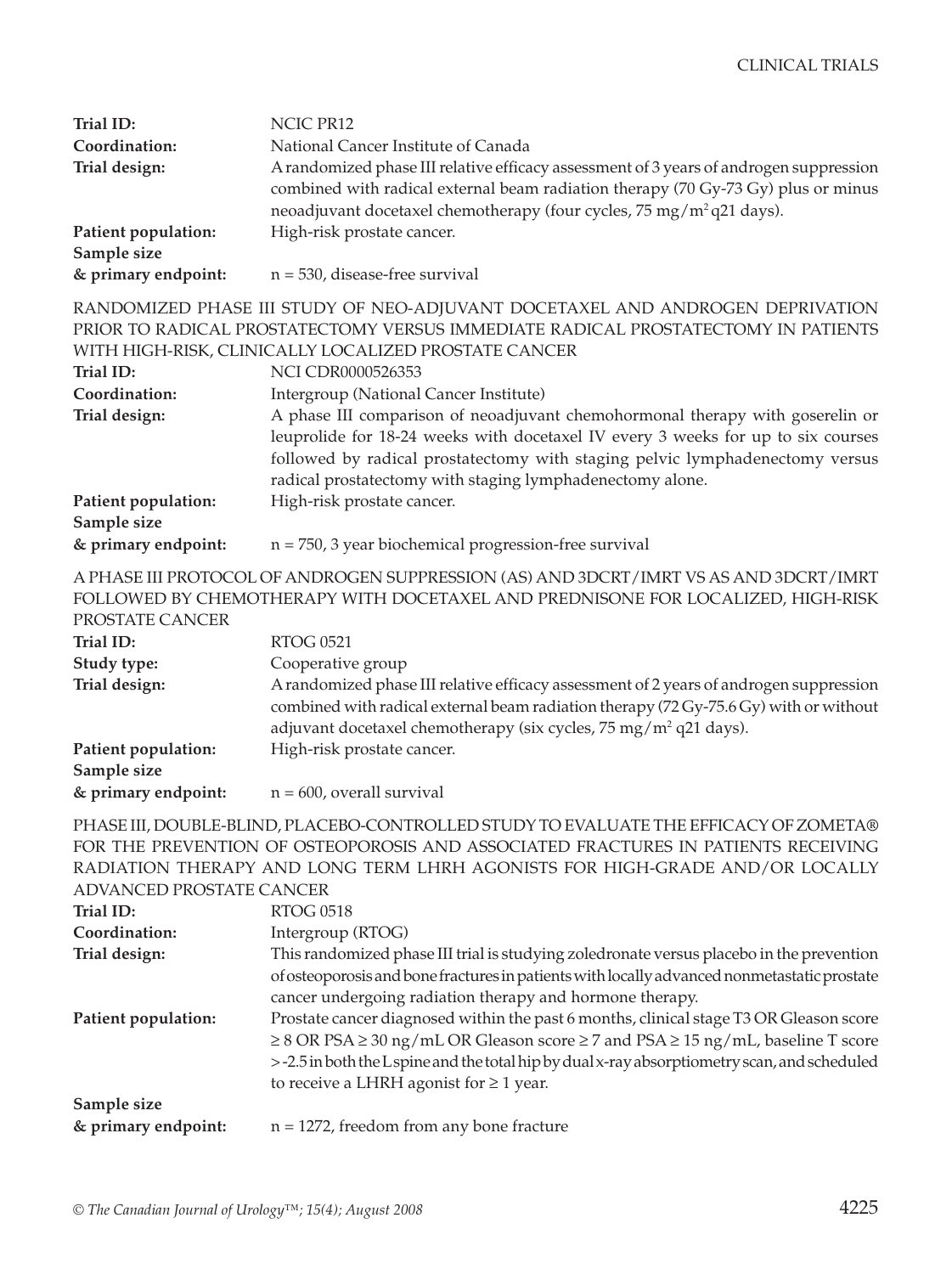## *BIOCHEMICALLY RELAPSED PROSTATE CANCER*

#### A PHASE II TRIAL OF SHORT-TERM ANDROGEN DEPRIVATION WITH PELVIC LYMPH NODE OR PROSTATE BED ONLY RADIOTHERAPY (SPORT) IN PROSTATE CANCER PATIENTS WITH A RISING PSA AFTER RADICAL PROSTATECTOMY

| T NUƏTATEU I UNI I  |                                                                                                |
|---------------------|------------------------------------------------------------------------------------------------|
| Study type:         | Cooperative group RTOG 0534                                                                    |
| Trial design:       | Phase II comparing radiotherapy alone to radiotherapy with short-term androgen<br>deprivation. |
| Patient population: | Males who have undergone radical prostatectomy, followed by PSA rise to $> 0.2$ ng/ml.         |
| Sample size         |                                                                                                |
| & primary endpoint: | $n = 1764$ , 5-year freedom from progression                                                   |
|                     | A RANDOMIZED COMPARISON OF IMMEDIATE VERSUS DEFERRED ANDROGEN DEPRIVATION THERAPY              |
|                     | USING GOSERELIN FOR RECURRENT PROSTATE CANCER AFTER RADICAL RADIOTHERAPY (ELAAT)               |
| Study type:         | Cooperative group (Ontario Clinical Oncology Group)                                            |
| Trial design:       | A phase III trial comparing immediate to deferred androgen deprivation therapy.                |
| Patient population: | Patients who have undergone prior radical radiation for prostate cancer and are now            |
|                     | experiencing a biochemical recurrence.                                                         |
| Sample size         |                                                                                                |
| & primary endpoint: | $n = 1100$ , time to androgen independent disease                                              |

#### *METASTATIC PROSTATE CANCER*

|                         | PHASE III STUDY OF INTERMITTENT ANDROGEN DEPRIVATION IN PATIENTS WITH STAGE D2 PROSTATE                                                                                                                                                                                                                                                                                                                                                                                                                                                                                                                            |
|-------------------------|--------------------------------------------------------------------------------------------------------------------------------------------------------------------------------------------------------------------------------------------------------------------------------------------------------------------------------------------------------------------------------------------------------------------------------------------------------------------------------------------------------------------------------------------------------------------------------------------------------------------|
| <b>CANCER</b>           |                                                                                                                                                                                                                                                                                                                                                                                                                                                                                                                                                                                                                    |
| Trial ID:               | NCICPR8, SWOG-9346                                                                                                                                                                                                                                                                                                                                                                                                                                                                                                                                                                                                 |
| Coordination:           | Intergroup (SWOG)                                                                                                                                                                                                                                                                                                                                                                                                                                                                                                                                                                                                  |
| Trial design/treatment: | Randomized, multicenter study. Induction therapy: Patients receive combined androgen-<br>deprivation (CAD) therapy comprising goserelin subcutaneously once a month and oral<br>bicalutamide once daily for 8 courses (7 months). Patients are then randomized to 1 of 2<br>consolidation regimens. Arm I continuous CAD until disease progression. Arm II (intermittent<br>CAD): Patients undergo observation only in the absence of rising prostate-specific antigen<br>(PSA) or clinical symptoms of progressive disease. Patients with rising PSA or progressive<br>disease begin CAD as in induction therapy. |
| Patient population:     | Histologically or cytologically confirmed adenocarcinoma of the prostate, clinical stage<br>D2 as evidenced by soft tissue and/or bony metastases.                                                                                                                                                                                                                                                                                                                                                                                                                                                                 |
| Sample size             |                                                                                                                                                                                                                                                                                                                                                                                                                                                                                                                                                                                                                    |
| & primary endpoint:     | $n = 1512$ , quality of life                                                                                                                                                                                                                                                                                                                                                                                                                                                                                                                                                                                       |

A RANDOMIZED, DOUBLE-BLIND, PLACEBO-CONTROLLED PHASE III STUDY OF EARLY VERSUS STANDARD ZOLEDRONIC ACID TO PREVENT SKELETAL RELATED EVENTS IN MEN WITH PROSTATE CANCER METASTATIC TO BONE

| Trial ID:                          | NCIC PRC2                                                                                                                       |
|------------------------------------|---------------------------------------------------------------------------------------------------------------------------------|
| Coordination:                      | Intergroup (Cancer And Leukemia Group B)                                                                                        |
| Trial design:                      | A phase III study comparing treatment with zoledronic acid at the time of initiation of                                         |
|                                    | androgen deprivation therapy for metastatic prostate cancer to treatment at time of                                             |
|                                    | progression to hormone-refractory disease.                                                                                      |
| Patient population:                | Metastatic prostate cancer with at least one bone metastasis by radiographic imaging<br>receiving androgen deprivation therapy. |
| Sample size<br>& primary endpoint: | $n = 680$ , time to first skeletal related event                                                                                |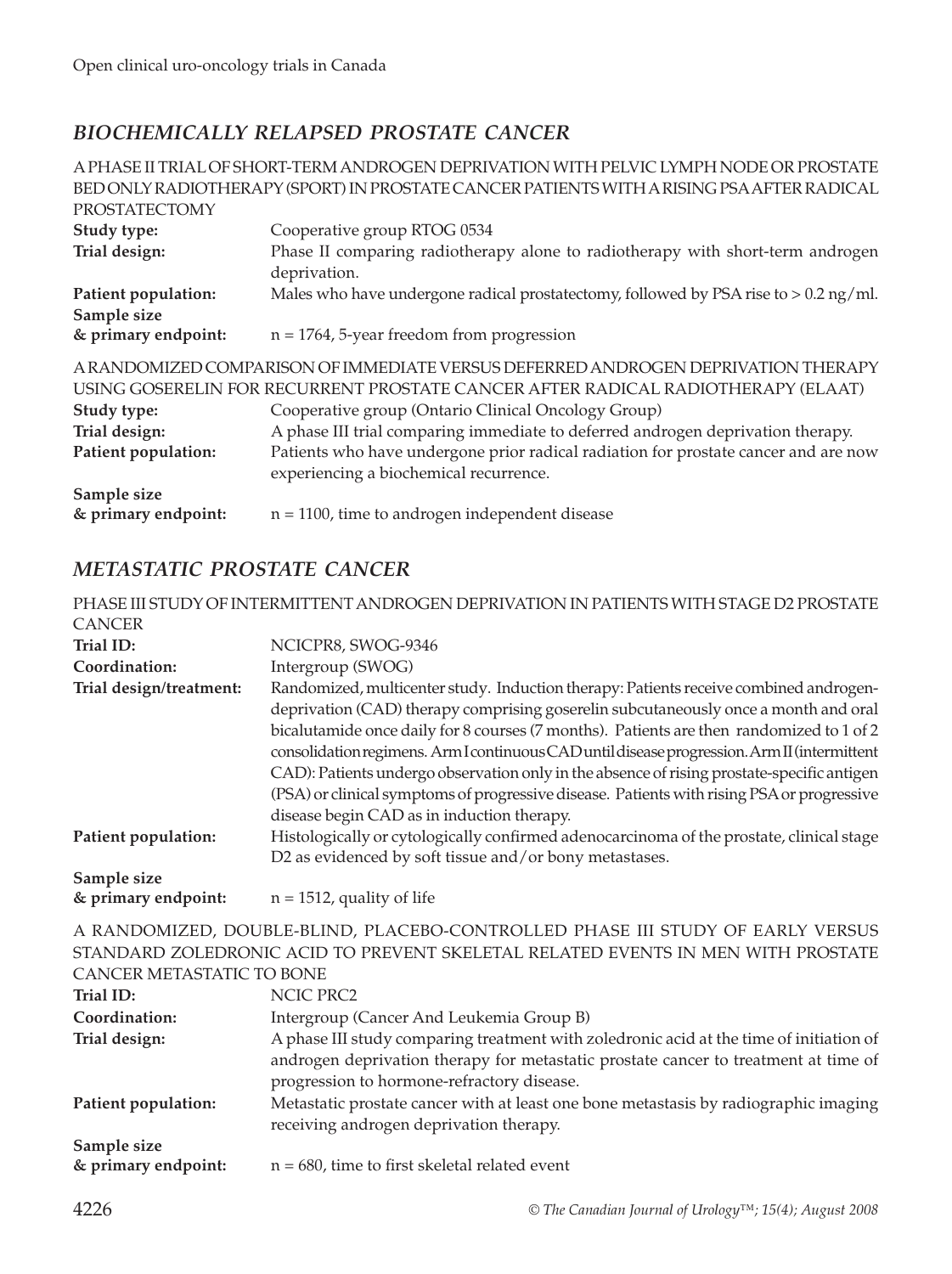#### *HORMONE REFRACTORY PROSTATE CANCER*

|                           | A PHASE III TRIAL OF ZD4054 (ENDOTHELIN A ANTAGONIST) IN NON-METASTATIC HORMONE                    |
|---------------------------|----------------------------------------------------------------------------------------------------|
| RESISTANT PROSTATE CANCER |                                                                                                    |
| Trial ID:                 |                                                                                                    |
| Coordination:             | ENTHUSE M0/D4320C00015                                                                             |
|                           | Industry: AstraZeneca                                                                              |
| Trial design:             | Placebo controlled phase III trial to assess effectiveness of ZD4054 in HRPC                       |
| Patient population:       | HRPC with rising PSA after surgical or medical castration but no evidence of metastases            |
| Sample size               |                                                                                                    |
| & primary endpoint:       | 1500, progression-free and overall survival                                                        |
|                           | A PHASE III RANDOMIZED DOUBLE-BLIND STUDY TO ASSESS THE EFFICACY AND SAFETY OF 10 MG               |
|                           | ZD4054 VERSUS PLACEBO IN PATIENTS WITH HORMONE-RESISTANT PROSTATE CANCER AND BONE                  |
|                           | METASTASES WHO ARE PAIN-FREE OR MILDLY SYMPTOMATIC                                                 |
| Trial ID:                 | ENTHUSE M1/D4320C00014                                                                             |
| Coordination:             | Industry: AstraZeneca                                                                              |
| Trial design:             | Placebo controlled phase III trial                                                                 |
| Patient population:       | HRPC with mildly/asymptomatic bone metastases, chemotherapy-naïve.                                 |
| Sample size               |                                                                                                    |
| & primary endpoint:       | 580, overall survival                                                                              |
|                           | A MULTICENTRE, RANDOMIZED, DOUBLE-BLIND STUDY COMPARING THE EFFICACY AND SAFETY OF                 |
|                           | AFLIBERCEPT VERSUS PLACEBO EVERY 3 WEEKS IN PATIENTS TREATED WITH DOCETAXEL/PREDNISONE             |
|                           | FOR METASTATIC ANDROGEN INDEPENDENT PROSTATE CANCER                                                |
| Trial ID:                 | VENICE/EFC6546                                                                                     |
| Coordination:             | Industry (sanofi-aventis)                                                                          |
| Trial design:             | A phase III study comparing the addition of aflibercept to standard docetaxel/                     |
|                           | prednisone.                                                                                        |
| Patient population:       | Metastatic hormone-refractory prostate cancer and no prior palliative chemotherapy.                |
| Sample size               |                                                                                                    |
| & primary endpoint:       | $n = 1200$ , overall survival                                                                      |
|                           | A RANDOMIZED, OPEN-LABEL MULTICENTRE STUDY OF XRP-6258 AT 25 MG/M <sup>2</sup> IN COMBINATION WITH |
|                           | PREDNISONE EVERY 3 WEEKS COMPARED TO MITOXANTRONE IN COMBINATION WITH PREDNISONE                   |
|                           | FOR THE TREATMENT OF HORMONE-REFRACTORY METASTATIC PROSTATE CANCER PREVIOUSLY                      |
|                           | TREATED WITH A TAXOTERE-CONTAINING REGIMEN                                                         |
| Coordination:             | sanofi-aventis                                                                                     |
| Trial design:             | Randomized phase III                                                                               |
| Patient population:       | Hormone-refractory prostate cancer previously treated with docetaxel.                              |
| Sample size               |                                                                                                    |
| & primary endpoint:       | $n = 720$ , overall survival                                                                       |